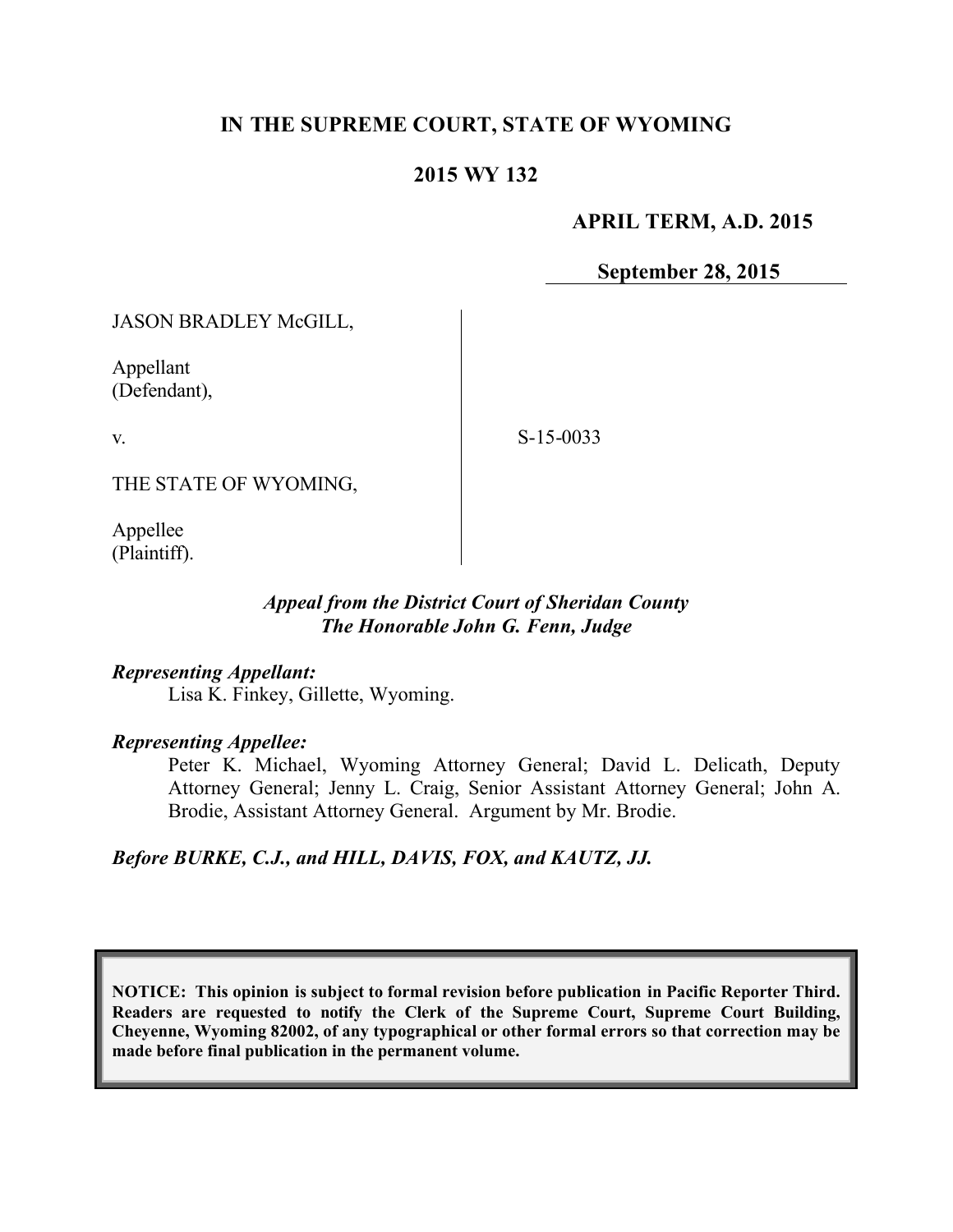### **FOX, Justice.**

[¶1] Jason Bradley McGill was convicted of sexual abuse of a minor in the first degree in violation of Wyo. Stat. Ann.  $\S$  6-2-314(a)(i)(c). Mr. McGill argues that the district court abused its discretion when it denied his motions for a mistrial based on improper vouching testimony by one of the State's witnesses and on introduction of uncharged misconduct evidence without prior notice to the defendant. Mr. McGill also asserts that the prosecutor committed misconduct in her rebuttal closing argument. Together, Mr. McGill alleges that these amount to cumulative error which requires reversal of his conviction. We affirm.

#### *ISSUES*

[¶2] 1. Did the district court abuse its discretion when it denied Mr. McGill's motion for a mistrial based on vouching testimony of a State's witness?

2. Did the district court abuse its discretion when it denied Mr. McGill's motion for a mistrial based on testimony of a State's witness that introduced uncharged misconduct evidence?

3. Did the prosecutor's statement in rebuttal to defense counsel's closing argument constitute plain error?

4. Did cumulative error occur warranting the reversal of Mr. McGill's conviction?

## *FACTS*

[¶3] Mr. McGill spent Thanksgiving Day 2013 with his three children from his second marriage; his live-in girlfriend, Jennifer Neumeyer; and her three children from previous relationships. Mr. McGill and Ms. Neumeyer began arguing early in the day. The argument escalated when Mr. McGill's ex-wife, Cristi McGill, called during Thanksgiving dinner and Mr. McGill allowed his children to speak with their mother. Later that evening, after the children were in bed, Mr. McGill and Ms. Neumeyer also retired. Their argument continued and Mr. McGill left their bedroom. Ms. Neumeyer followed him a few minutes later. While walking down the hall, Ms. Neumeyer noticed that the bedroom door of Mr. McGill's nine-year-old daughter, HM, was open. Ms. Neumeyer later reported to authorities that when she looked in, she witnessed Mr. McGill performing oral sex on his daughter while she lay in bed.

[¶4] Ms. Neumeyer did not immediately report the incident to authorities, instead she talked to a few friends about what had occurred. After one of these friends insisted that she report what she had seen, Ms. Neumeyer spoke with a case worker from the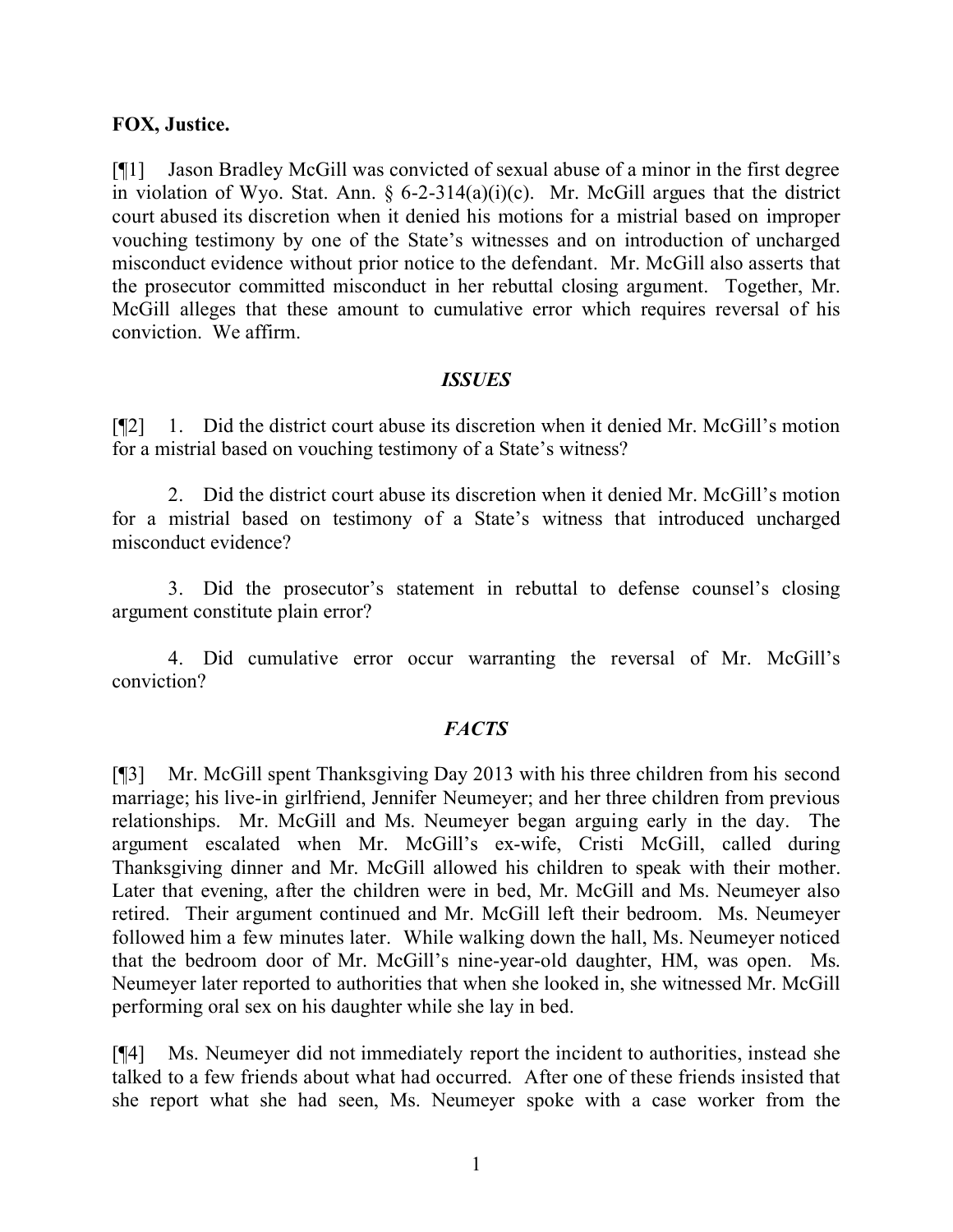Department of Family Services (DFS) in Sheridan, Wyoming, and a Sheridan county sheriff's deputy. Mr. McGill was arrested a few days after Ms. Neumeyer's report to authorities and charged with sexual abuse of a minor in the first degree.

[¶5] Ms. Neumeyer's description of the events that took place on Thanksgiving remained consistent until shortly before trial. At that time, she recanted, claiming that she concocted the story because she was jealous of Cristi McGill and wanted her out of Mr. McGill's life. Nevertheless, trial proceeded as scheduled. The State called a number of witnesses, including the victim, Cristi McGill, Ms. Neumeyer, and friends of Ms. Neumeyer in whom she confided after the Thanksgiving incident. The State also called the deputy who performed the investigation, the DFS case worker who worked on the case, and the victim's pediatrician. For the defense, Mr. McGill was the only witness to testify.

[¶6] The jury convicted Mr. McGill of sexual abuse of a minor in the first degree in violation of Wyo. Stat. Ann.  $\S 6$ -2-314(a)(i)(c), and Mr. McGill was sentenced to 25 to 35 years in prison. Mr. McGill timely filed his notice of appeal. Additional relevant facts will be addressed throughout the discussion section.

## *DISCUSSION*

## *I. Did the district court abuse its discretion when it denied Mr. McGill's motion for a mistrial based on vouching testimony of a State's witness?*

[¶7] At trial, the State called Ryan Kerns, the sheriff's deputy who investigated the case. During direct examination, the prosecutor asked Deputy Kerns, "Okay. [W]hen that -- going back to that first interview, did you -- did you know beforehand the extent of what you were getting -- what this case might be about?" Deputy Kerns responded, "I didn't expect it to be this -- I didn't believe it was going to be as good information-wise as it turned out to be." Counsel for Mr. McGill requested to approach the bench and moved for a mistrial, arguing that Deputy Kerns' statement constituted "vouching for credibility, vouching for the weight of the evidence." The district court denied the motion for a mistrial, finding, "[T]he statement, as it came out, was objectionable . . . . The context in which it came out was not so objectionable that the Court was willing to grant a mistrial[.]" The district court then gave a limiting instruction:

> Ladies and gentlemen, as I indicated to you in the opening instructions, there are times throughout a trial where there is an objection that may be made, and the Court -- it's solely in the Court's providence to rule on those issues, and you're not to try to conjecture or guess what that is about. And at times the Court may strike certain evidence, and if I strike that evidence you're not to consider it, and I am striking the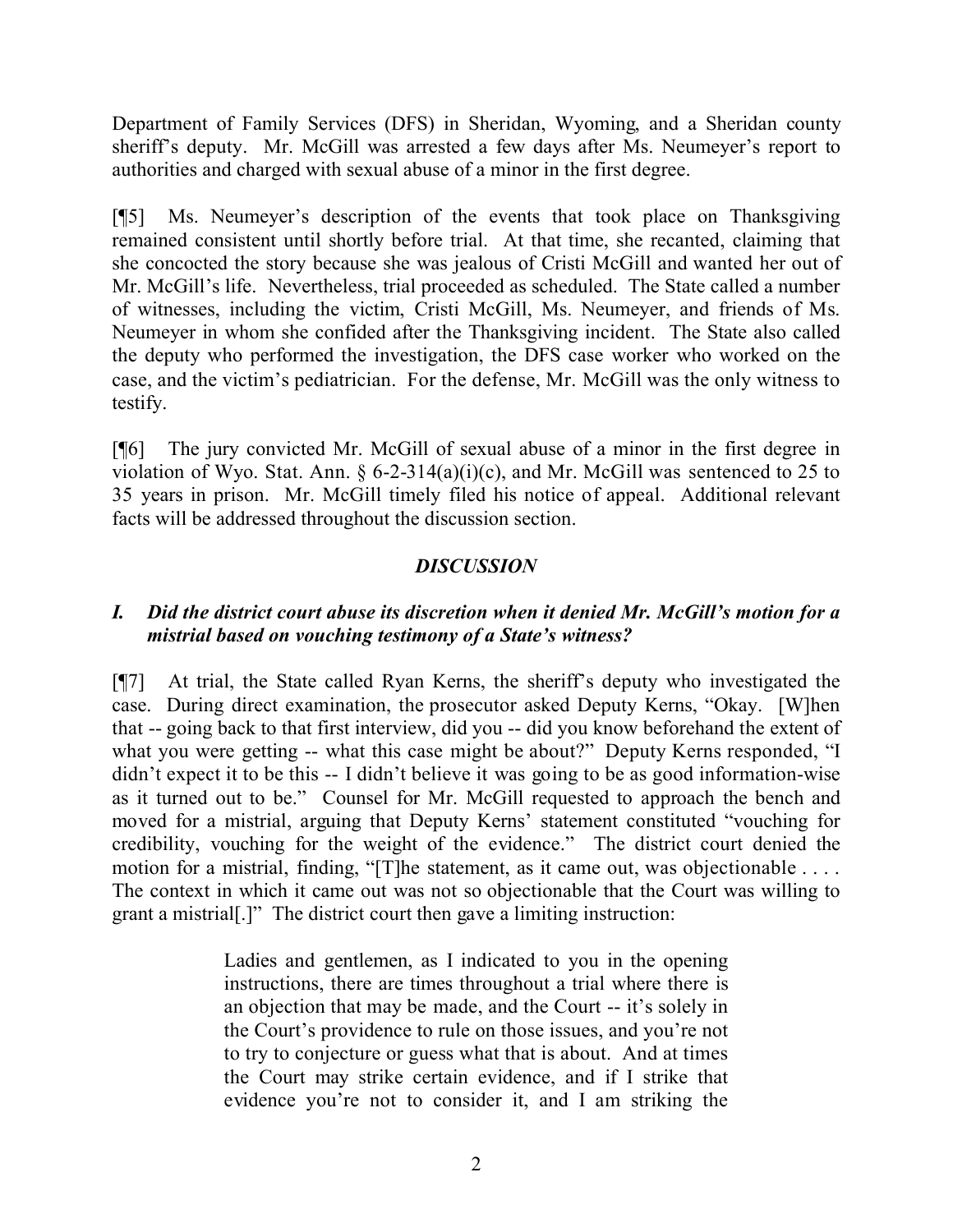response of this witness, to that last question, and you're not to consider it. It's not proper to be before you. You're not to consider the response that the witness had to that last question.

[¶8] Mr. McGill argues that the district court erred when it denied his motion for a mistrial. We review a district court's denial of a motion for a mistrial for an abuse of discretion. *Boucher v. State*, 2011 WY 2, ¶ 34, 245 P.3d 342, 358 (Wyo. 2011). "An abuse of discretion occurs where the district court could not reasonably have concluded as it did." *Drury v. State*, 2008 WY 130, ¶ 8, 194 P.3d 1017, 1019 (Wyo. 2008) (citing *Thomas v. State*, 2006 WY 34, ¶ 10, 131 P.3d 348, 352 (Wyo. 2006)). "It is important to remember that there is a distinction between the role of this Court and the role of the district court in regard to [a motion for a mistrial]." *Yellowbear v. State*, 2008 WY 4, ¶ 67, 174 P.3d 1270, 1295 (Wyo. 2008). In deciding whether to grant a mistrial, the district court is charged with determining whether the conduct was "so prejudicial that justice could not be served by proceeding with trial." *Warner v. State*, 897 P.2d 472, 474 (Wyo. 1995). On review, we must resolve whether the district court abused its discretion in making its determination, and if the district court did abuse its discretion in denying a motion for a mistrial, whether that denial prejudiced the appellant. *Drury*, 2008 WY 130, ¶ 8, 194 P.3d at 1019 ("Appellant has the burden of showing that she was prejudiced by the district court's denial of the motion for mistrial.").

[¶9] Mr. McGill characterizes the response of Deputy Kerns as improper vouching for the credibility of witnesses who testified before him (primarily the victim). It is within the exclusive province of the jury to determine the credibility of the witnesses. *Sweet v. State*, 2010 WY 87, ¶ 28, 234 P.3d 1193, 1205 (Wyo. 2010). It is therefore an unacceptable invasion into the jury's domain for a witness to testify concerning the credibility of another witness or to comment on the guilt of the accused. *Drury*, 2008 WY 130, ¶ 10, 194 P.3d at 1020 (citing *Lopez v. State*, 2004 WY 103, ¶ 22, 98 P.3d 143, 150 (Wyo. 2004)).

[¶10] We find that Deputy Kerns' response does not constitute vouching testimony. Deputy Kerns did not state that the testimony of any witness was or was not truthful. *See Whiteplume v. State*, 841 P.2d 1332, 1337-41 (Wyo. 1992) (deputy's testimony that he listened to the victim's story and made a determination that she had been raped constituted improper vouching for the credibility of the victim). Moreover, there was no indication in Deputy Kerns' statement that Mr. McGill was guilty. *See Ogden v. State*, 2001 WY 109, ¶ 23, 34 P.3d 271, 276 (Wyo. 2001) ("An interpretation of the evidence by a witness, even though that interpretation may be important in establishing an element of the crime and thus leading to the inference of guilt, is not in the same category as an actual conclusional statement on the guilt or innocence of the accused party." (quoting *Saldana v. State*, 846 P.2d 604, 616 (Wyo. 1993))). However, Mr. McGill also argues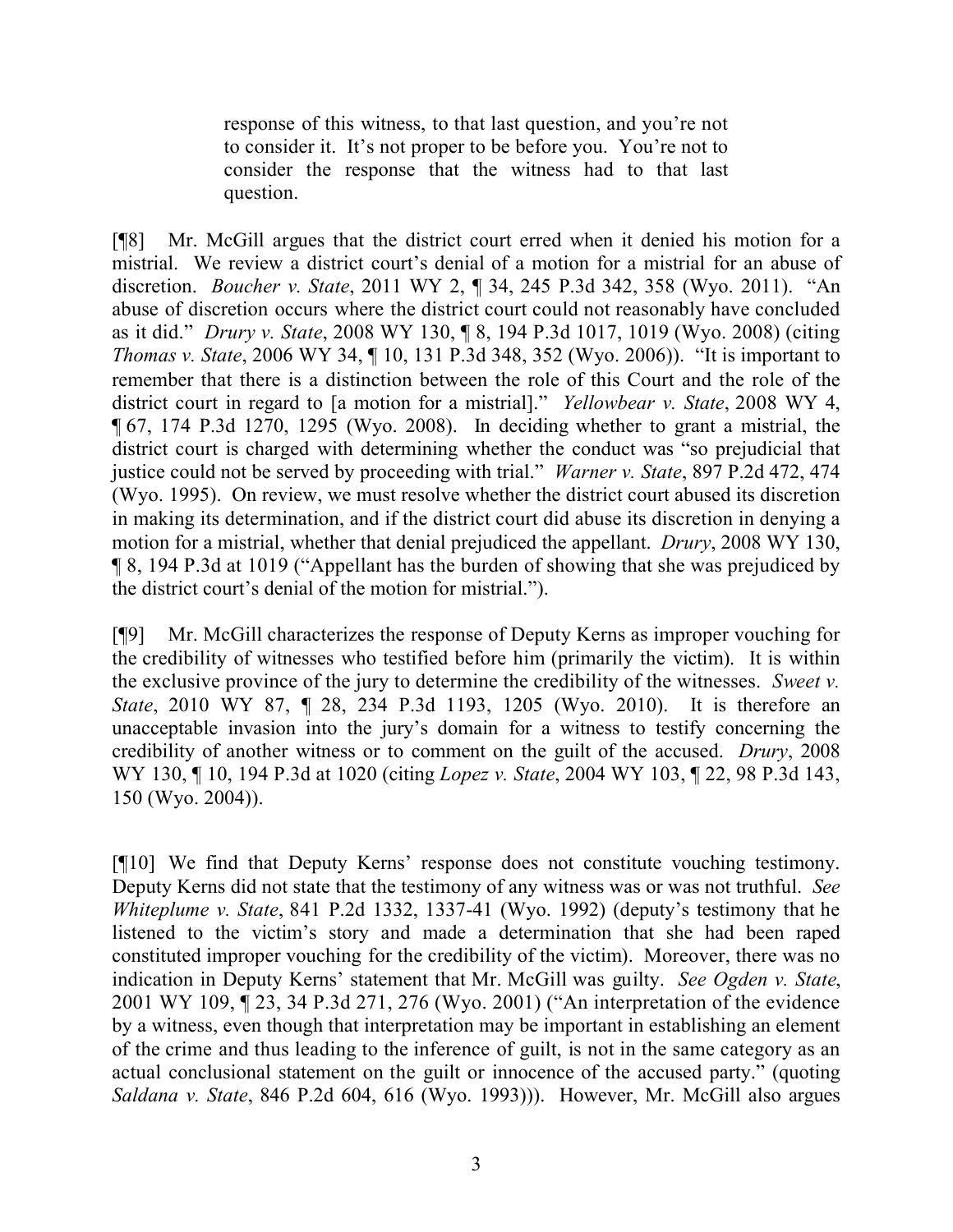that Deputy Kerns' response impermissibly offered an opinion on the quality of the case. We agree that Deputy Kerns' statement does fall within the larger ambit of W.R.E. 701,<sup>1</sup> which states:

> If the witness is not testifying as an expert, his testimony in the form of opinions or inferences is limited to those opinions or inferences which are (a) rationally based on the perception of the witness and (b) helpful to a clear understanding of his testimony or the determination of a fact in issue.

While we accept that Deputy Kerns' statement was rationally based on his perception of the case, it was not helpful to a clear understanding of his testimony or the determination of a fact at issue. As the First Circuit recognized:

> Lay opinion testimony will not be helpful to the jury when the jury can *readily* draw the necessary inferences and conclusions without the aid of the opinion. The nub of this helpfulness requirement is to exclude testimony where the witness is no better suited than the jury to make the judgment at issue, providing assurance against the admission of opinions which would merely tell the jury what result to reach.

*United States v. Diaz-Arias*, 717 F.3d 1, 12 (1st Cir. 2013) (internal quotations and citations omitted). Deputy Kerns' opinion that the case was "good information-wise" "usurped the jury's role instead of being helpful to it." *United States v. Vazquez-Rivera*, 665 F.3d 351, 361 (1st Cir. 2011). The determination concerning the quality of a case's evidence is an issue for the jury to decide, and Deputy Kerns was in no better position than the jury to draw the necessary inferences and conclusions required to assess the quality of the case. *See* 4 Jack B. Weinstein & Margaret A. Berger, *Weinstein's Federal Evidence* § 701.05 (Joseph M. McLaughlin ed., 2d ed. 2007) (testimony, the "sole function" of which is "to answer the same question that the trier of fact is to consider in its deliberations . . . [m]ay be excluded as unhelpful"). His testimony was therefore inadmissible pursuant to W.R.E. 701.

[¶11] While Deputy Kerns' testimony may have been inappropriate, it does not necessarily require a mistrial. We have instructed trial courts that "[g]ranting a mistrial is an extreme and drastic remedy that should be resorted to only in the face of an error so prejudicial that justice could not be served by proceeding with trial." *Warner*, 897 P.2d

 <sup>1</sup> Vouching testimony also falls within the confines of W.R.E. 701. *See Barnes v. State*, 858 P.2d 522, 529 (Wyo. 1993) (recognizing that vouching is a form of opinion testimony regulated by W.R.E. 701).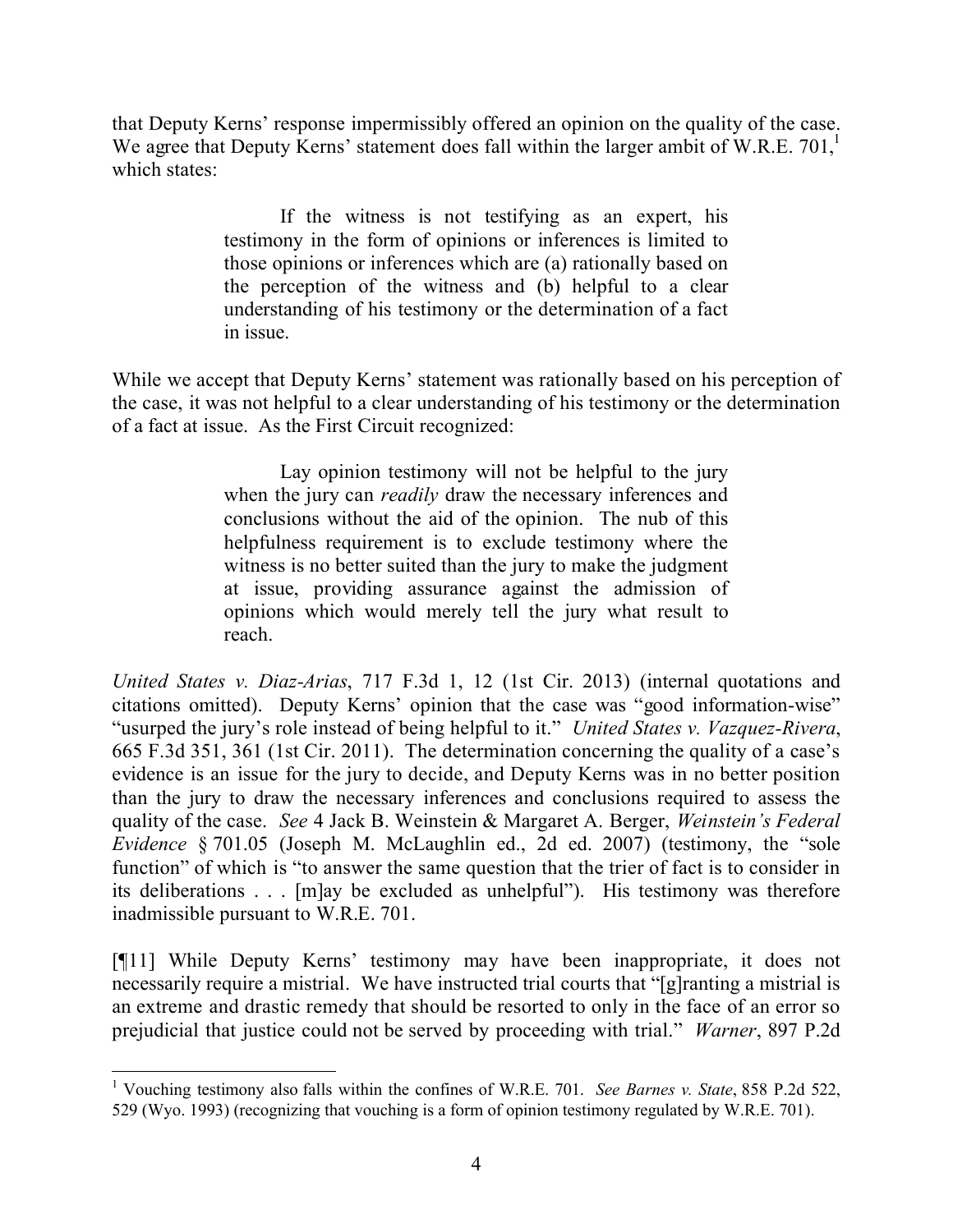at 474. "The trial court is in the best position to assess the prejudicial impact of such error." *Allen v. State*, 2002 WY 48, ¶ 75, 43 P.3d 551, 575 (Wyo. 2002).

[¶12] The district court reasonably concluded that the objectionable testimony was not so prejudicial as to warrant a mistrial. The small portion of objectionable testimony encompasses two lines of a three-volume trial transcript, which includes testimony confirming the incident by the victim herself. The objectionable testimony of Deputy Kerns was negligible, at best. Moreover, the district court took appropriate steps to ameliorate the testimony's effect by striking the response and giving a cautionary instruction to the jury. We assume that the jury follows the instructions and orders of the court, and that it disregarded Deputy Kerns' remark concerning the quality of the case. *Roderick v. State*, 858 P.2d 538, 549 (Wyo. 1993); *see also State v. Ebberson*, 305 N.W.2d 904, 908 (Neb. 1981) ("Ordinarily, when an objection to improper evidence is sustained and the jury is instructed to disregard it, such an instruction is deemed sufficient to prevent prejudice."). The district court reasonably could conclude as it did in denying Mr. McGill's motion for a mistrial, thus it did not abuse its discretion.

## *II. Did the district court abuse its discretion when it denied Mr. McGill's motion for a mistrial based on testimony of a State's witness that introduced uncharged misconduct evidence?*

[¶13] The State called Heather Erickson, a friend of Jennifer Neumeyer, to testify at trial. Ms. Erickson was one of the friends in whom Ms. Neumeyer had confided, and she helped Ms. Neumeyer report the incident. Because Ms. Neumeyer had recanted by the time of trial and testified that she had not witnessed Mr. McGill sexually assaulting his daughter, Ms. Erickson was called as an impeachment witness. Ms. Erickson proved to be a difficult witness to control. Her answers were often not responsive to the questions, and tended to take the form of a narrative. At one point during her testimony, the prosecutor asked, "After [Ms. Neumeyer] told you about this event, what -- what happened? What did you do?" Ms. Erickson responded:

> A. Well, I had -- already had scheduled a meeting with Deann, my pastor's wife, not to meet with her about that, but honestly right after [Ms. Neumeyer] told me that I was very troubled by what she had said and I was crying, because I felt so horrible for [HM]. And even when [Ms. Neumeyer] was telling me, I could tell she was very distraught when she was telling me, and I really wanted to get her some help, but I didn't know what to do.

> So I started praying, and I just felt like God told me that he was going to bring justice to this situation, and I had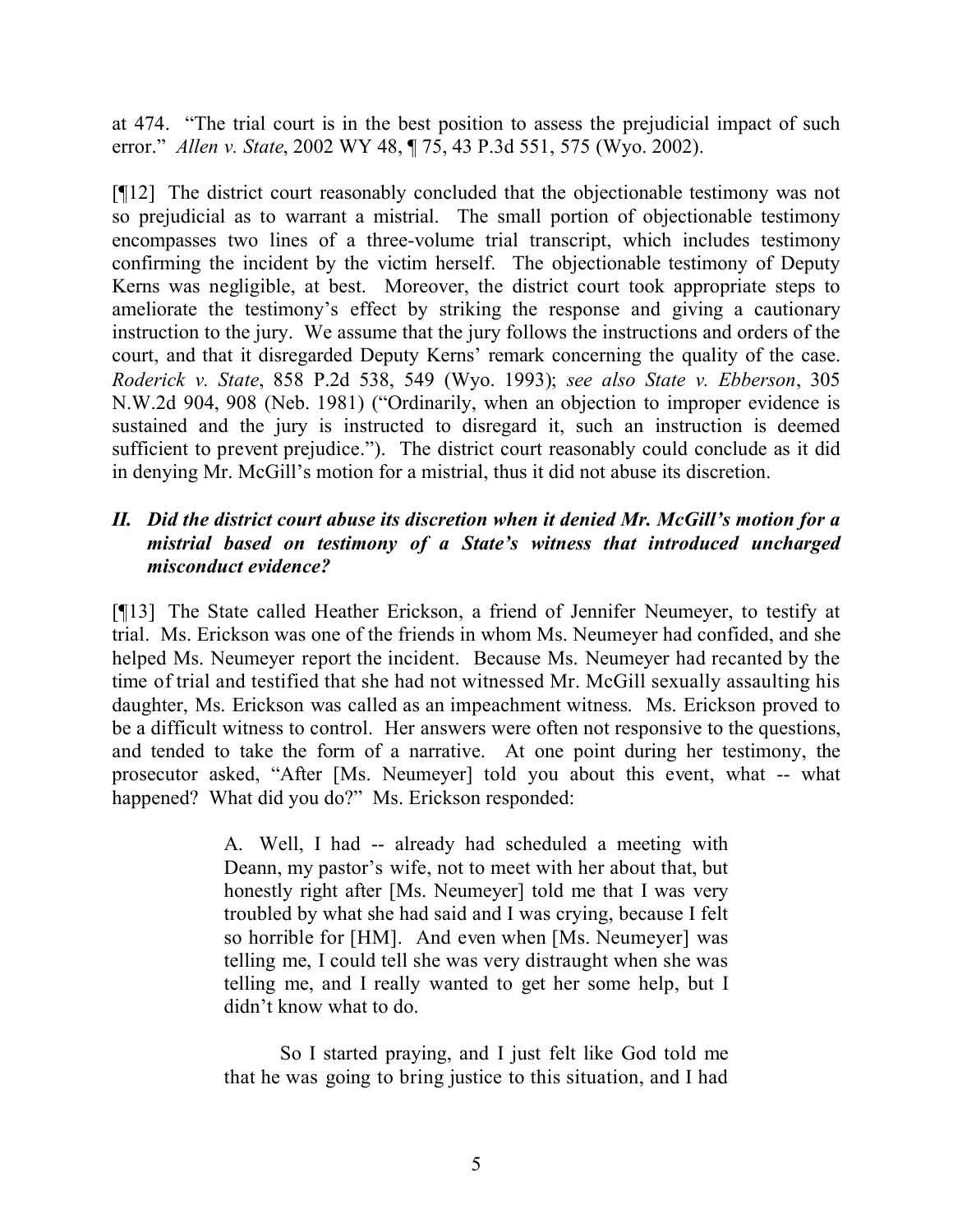peace about that, but I still felt like something else needed to happen or be done.

So anyways, I met with Deann after that, and she had encouraged me to tell her to call the Women's Advocacy Center. So while Deann was at my house I called Jennifer and told her to call the Advocacy Center. And she had called the Advocacy Center, I think -- and I'm not sure if that was the same day that she called them, but it was shortly after she had called them and went in and talked to them about the whole situation.

And during this also I just kept encouraging her to get out of the situation. *She had told me that she had seen* **[***Mr. McGill***]** *peering in on her two girls***[***.***]**

[Defense Counsel]: Objection, Your Honor. Not responsive to the question.

The Court: Sustained, sustained.

(Emphasis added.) Ms. Erickson's testimony continued, with additional objections from defense counsel and an admonition by the court directed at Ms. Erickson, until the prosecution tendered the witness to the defense. The judge then called counsel to the bench for a conference. At this conference defense counsel moved for a mistrial based on Ms. Erickson's testimony concerning Mr. McGill peering at Ms. Neumeyer's two girls. Defense counsel argued that Ms. Erickson's testimony introduced inadmissible W.R.E. 404(b) evidence that had not been noticed or ruled on prior to trial. The district court declared:

> Well, the objection was made, the objection was unresponsive; I sustained it, I authoritatively sustained it. I said, "Sustained, sustained." There was no request at the time for a limiting instruction and we went several -- several questions and answers after that.

> I don't think I can try to fix it with a limiting instruction at this point in time. I'm going to take the matter of the motion for a mistrial under advisement and go forward.

The district court later denied the motion, stating:

I took under advisement yesterday a motion for a mistrial. I have thought about it overnight and I'm going to deny the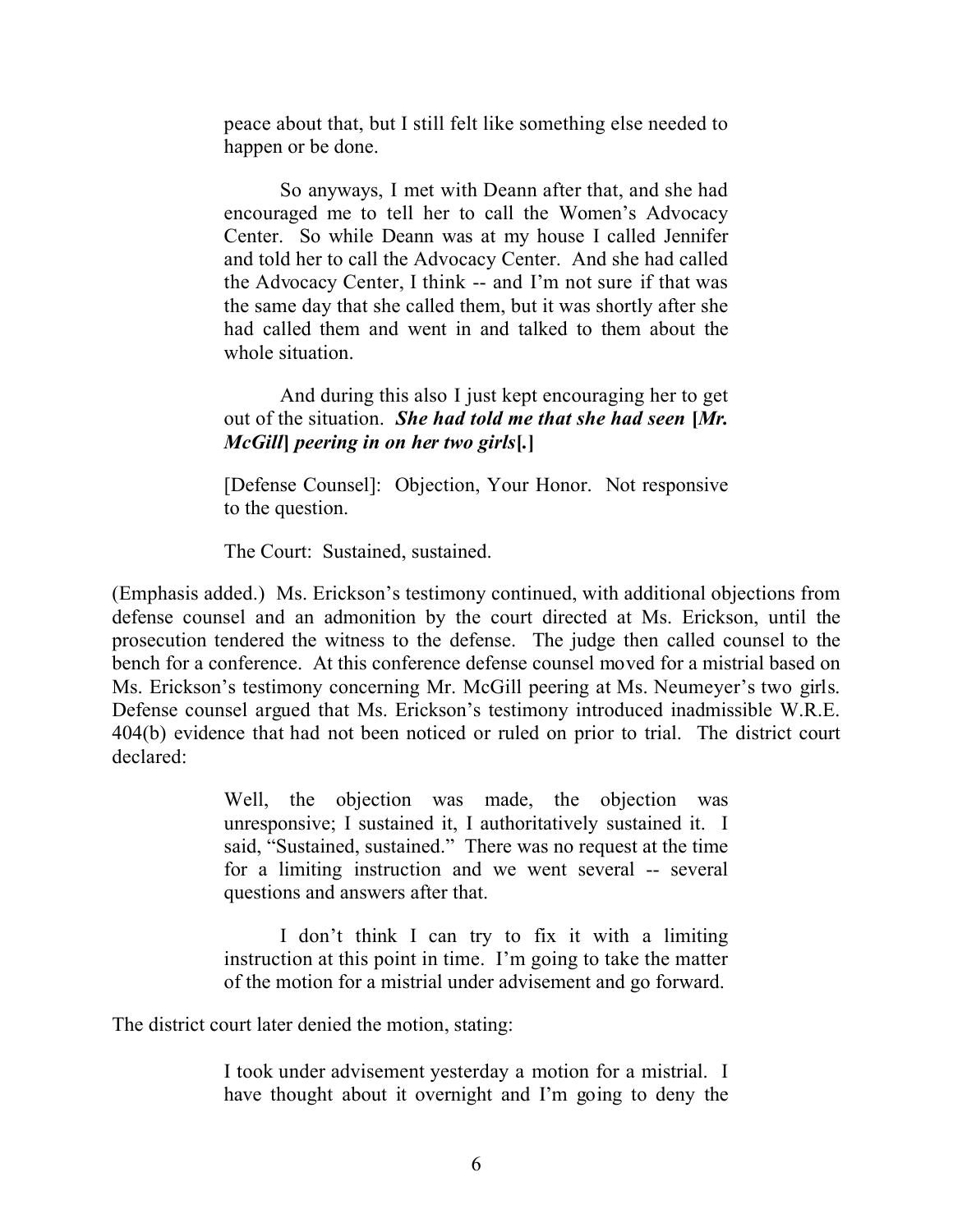motion. I noted, as I did in the record yesterday, that the objection was made, it was sustained, we moved on from that. I don't know if there's anything else that the Court can do at this point in time.

It wasn't solicited by the prosecution, it was, you know, it was a very talkative witness going on in a narrative form. The objection specifically was "nonresponsive," and the Court sustained that objection, and so I just don't think it's sufficient enough to grant a mistrial at this point in time. So the motion is denied.

[¶14] The witness's testimony concerning Mr. McGill "peering" at Ms. Neumeyer's girls was inadmissible without prior notice to the defense and a ruling by the district court. W.R.E. 404(b) ("Evidence of other crimes, wrongs, or acts is not admissible to prove the character of a person in order to show that he acted in conformity therewith."). Again, however, the inadmissibility of testimony does not necessarily result in a mistrial. Instead, the district court is given wide discretion to determine whether the objectionable testimony resulted in "an error so prejudicial that justice could not be served by proceeding with trial." *Warner*, 897 P.2d at 474. The district court, which was in the best position to judge the prejudicial impact of Ms. Erickson's testimony, found that it was not "sufficient enough to grant a mistrial at this point in time." The district court did not abuse its discretion in so finding.

[¶15] At the beginning of the witness's testimony, the district court advised the jury that Ms. Erickson's testimony could only be considered for the limited purpose of impeachment. The court went on to caution:

> And with respect to statements made by Miss Neumeyer, and that are going to be repeated as some kind of a statement that she has made to this witness, that is not that the statement was true or false, that's not the purpose of that; it's only to establish the credibility or impeachment of Miss Neumeyer.

> . . . With respect to any prior statement that Miss Neumeyer has made that's relayed to this witness and she repeats that, you're only to consider it for the purpose of the credibility and weight that you give to Miss Neumeyer, not whether or not the statement was true or false.<sup>[2]</sup>

  $2^2$  At the close of evidence, the district court also instructed the jury, "During the trial the Judge explained that certain evidence was admitted for a limited purpose. You may consider that evidence only for the limited purpose that the judge described, and not for any other purpose."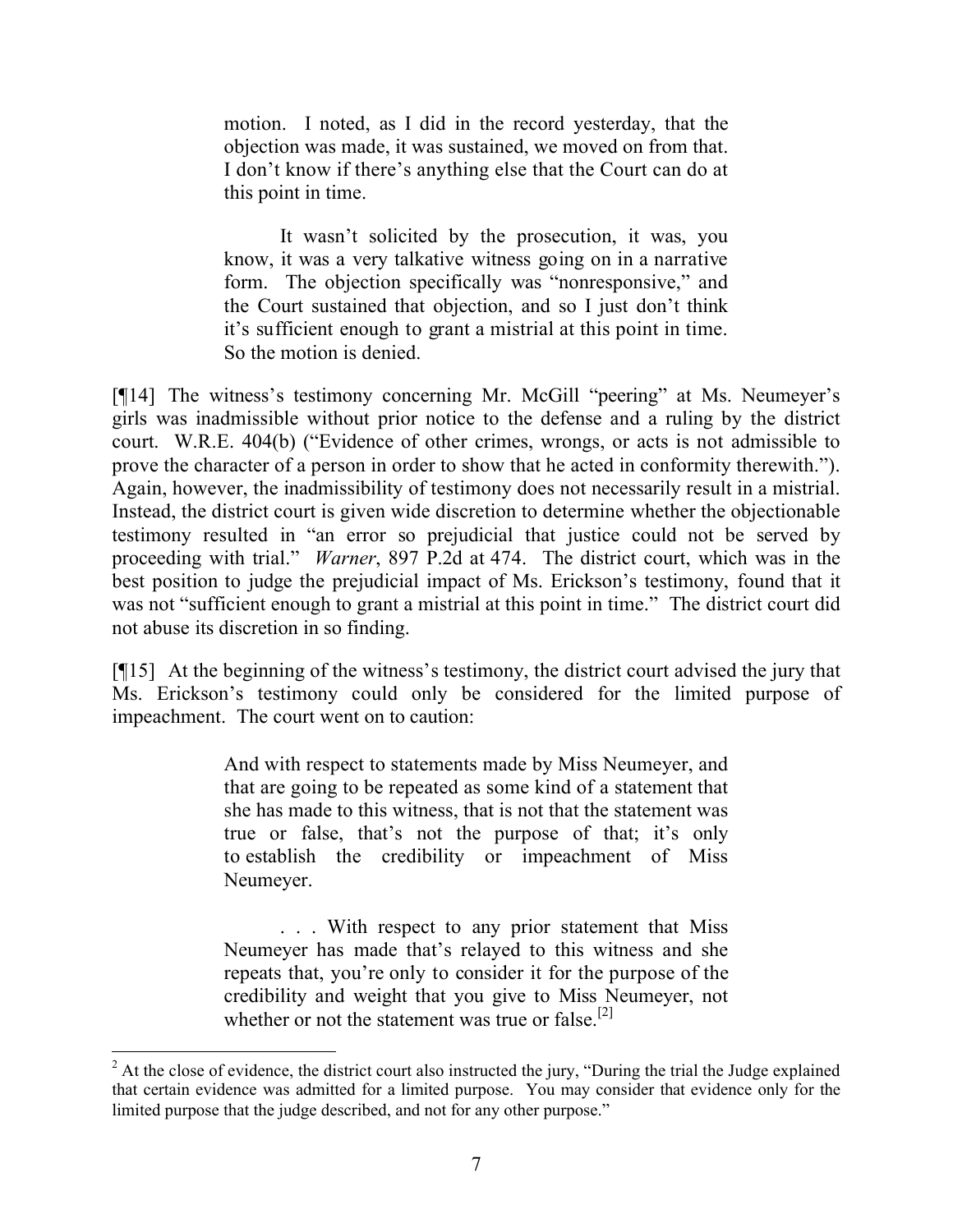We found in a similar case that when a witness testified to events outside the confines of a trial court's 404(b) order, the defendant did not suffer prejudice because "[a]ny prejudicial effect of the testimony was mitigated by the court's actions[.]" *Thomas*, 2006 WY 34,  $\P$  36-37, 131 P.3d at 358. The same can be said in this case. The jury was specifically instructed that any statement made by Ms. Neumeyer to this witness was not to be considered for its truth, but only for its impeachment value. The district court also immediately sustained the objection made by defense counsel, and while the court did not give a limiting instruction, that was due to defense counsel's delay in bringing the motion for a mistrial and failing to request such an instruction at the time of the testimony. Moreover, the statement made by Ms. Erickson was minor and was not referred to again throughout the two-and-a-half day trial. Considering the district court's actions and the brevity of the reference, the effect of the testimony was slight, at best. *See Thomas*, 2006 WY 34,  $\P$  36-37, 131 P.3d at 358 ("Any prejudicial effect of the testimony was mitigated by the court's actions[.]"). The district court reasonably could conclude that Ms. Erickson's objectionable testimony was not so prejudicial as to warrant a mistrial, and did not abuse its discretion in so finding.

## *III. Did the prosecutor's statement in rebuttal to defense counsel's closing argument constitute plain error?*

[¶16] One of the defense strategies at trial was to demonstrate to the jury that the accusations against Mr. McGill "c[ame] out of nowhere with no other context." Defense counsel referred to this theory a number of times throughout his closing argument. The prosecutor responded to that argument in her rebuttal closing, stating, "Do we know that [Mr. McGill] has or hasn't done anything like this before? Nobody knows. He doesn't have a criminal history, that is true. Do we know anything? You don't know that. Nobody knows that." Mr. McGill argues that this constituted prosecutorial misconduct by implying to the jury that the prosecutor knew facts not in evidence to which the jury was not privy.

[¶17] There was no objection to the prosecutor's remarks during trial; we therefore review for plain error. W.R.A.P. 9.05 ("Plain errors or defects affecting substantial rights may be noticed although they were not brought to the attention of the trial court."); *Brown v. State*, 2014 WY 104, ¶ 18, 332 P.3d 1168, 1174 (Wyo. 2014) ("Prosecutorial misconduct implicates the right to a fair trial and, as a consequence, due process of law." (quoting *Solis v. State*, 2013 WY 152, ¶ 42, 315 P.3d 622, 632 (Wyo. 2013))). "Plain error exists when: 1) the record is clear about the incident alleged as error; 2) there was a transgression of a clear and unequivocal rule of law; and 3) the party claiming the error was denied a substantial right resulting in material prejudice." *Collins v. State*, 2015 WY 92, ¶ 10, 354 P.3d 55, 57 (Wyo. 2015).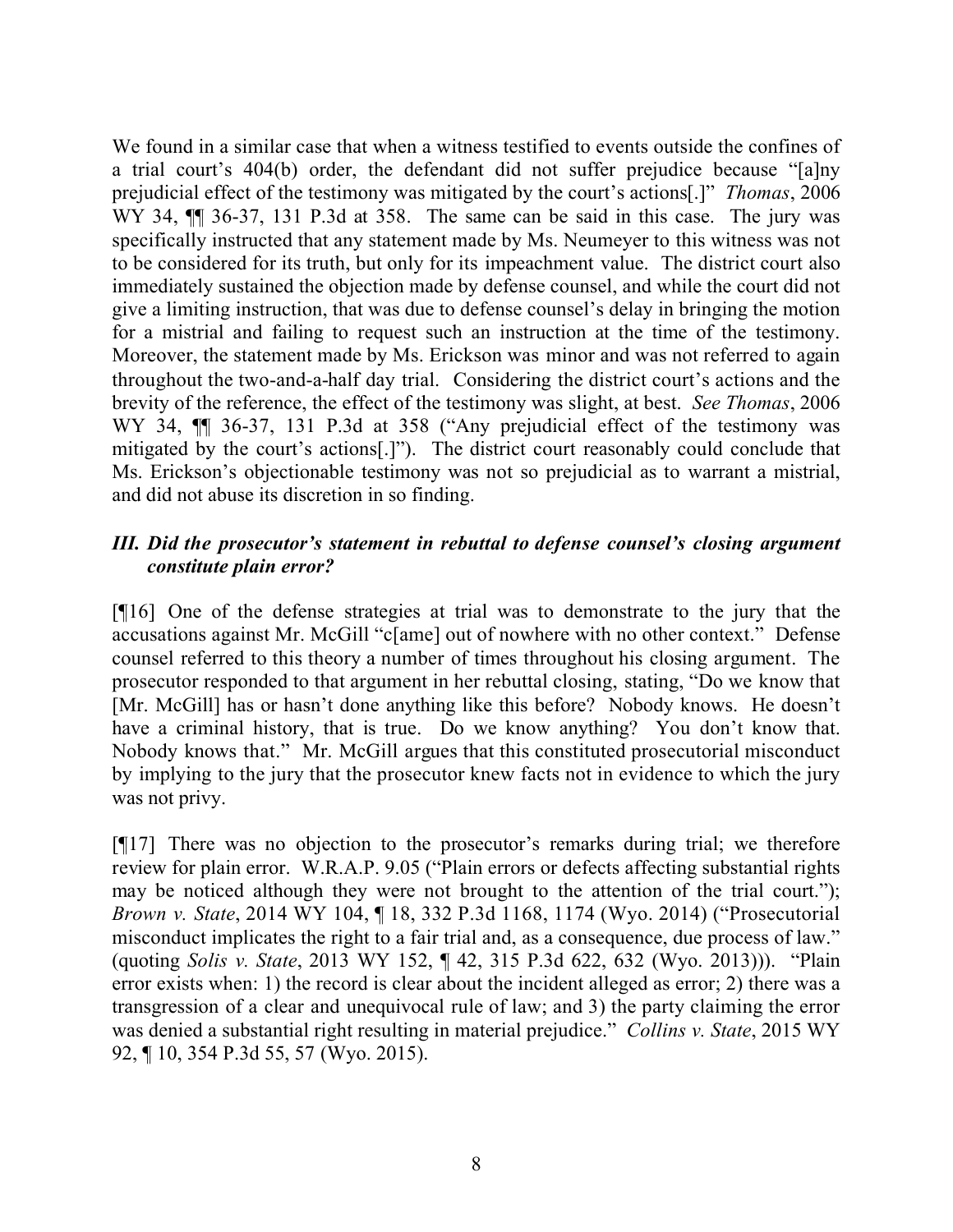[¶18] Mr. McGill has met the first prong of our plain error test because the incident alleged as error is plainly reflected in the transcript of the trial proceedings. *Id.* However, it is less clear whether the prosecutor's remarks constitute a "transgression of a clear and unequivocal rule of law." *Id.*

[¶19] Mr. McGill argues that by stating, "You don't know that[,]" the prosecutor was improperly implying to the jury that the State knew facts that the jury did not. Indeed, it is well established that a prosecutor "must restrict his argument to the evidence presented to the jury." *Talley v. State*, 2007 WY 37, ¶ 19, 153 P.3d 256, 262 (Wyo. 2007). We have also recognized that prosecutors should refrain from suggesting that they have independent knowledge of facts that could not be presented to the jury. *Id.* at ¶ 21, 153 P.3d at 263. Viewed in isolation, the prosecutor's statement, "You don't know that[,]" may have suggested that the State was aware of other illegal acts committed by Mr. McGill which could not be presented to the jury. However, we do not view a prosecutor's statement in isolation. Instead, "we consider the prosecutor's argument in the context in which it was made and with regard to the evidence produced at trial." *Trujillo v. State*, 2002 WY 51, ¶ 5, 44 P.3d 22, 24 (Wyo. 2002). The entire passage reads, "Do we know that [Mr. McGill] has or hasn't done anything like this before? Nobody knows. He doesn't have a criminal history, that is true. Do we know anything? You don't know that. Nobody knows that." Taken in context, we cannot conclude that the prosecutor was attempting to imply that the State had information that the jury did not. Instead, the prosecutor was attempting to establish that *nobody*, including the State, knows Mr. McGill's history.

[¶20] Moreover, we have given prosecutors wide latitude in arguing to a jury based on a statement or strategy forwarded by the defense. *Budig v. State*, 2010 WY 1, ¶ 17, 222 P.3d 148, 156 (Wyo. 2010); *Carothers v. State*, 2008 WY 58, ¶ 16, 185 P.3d 1, 12 (Wyo. 2008); *Moore v. State*, 2003 WY 153, ¶ 32, 80 P.3d 191, 199 (Wyo. 2003); *Mitchell v. State*, 982 P.2d 717, 723-24 (Wyo. 1999); *Sides v. State*, 963 P.2d 227, 232 (Wyo. 1998). The ABA Standards adopted by this Court recognize that "[A] prosecutor may be justified in making a reply to an argument of defense counsel that may not have been proper if made without provocation." *ABA Standards for Criminal Justice*, Standard 3- 5.8, *Argument to the Jury*, Commentary on *Injection of Extraneous Issues*, at 91 (2d ed. 1986 Supp.). In the end, "[t]his is precisely the type of case in which we are reluctant to find plain error in a prosecutor's closing argument. The questioned statement is not such a clear violation of a rule of law that we can say the second element of plain error analysis is met." *Stastny v. State*, 2011 WY 138, ¶ 16, 261 P.3d 747, 752 (Wyo. 2011).

## *IV. Did cumulative error occur warranting the reversal of Mr. McGill's conviction?*

[¶21] Mr. McGill argues that the accumulation of the foregoing errors requires the reversal of his conviction. Cumulative error occurs when two or more nonreversible errors have the potential to prejudice the defendant to the same extent as a single